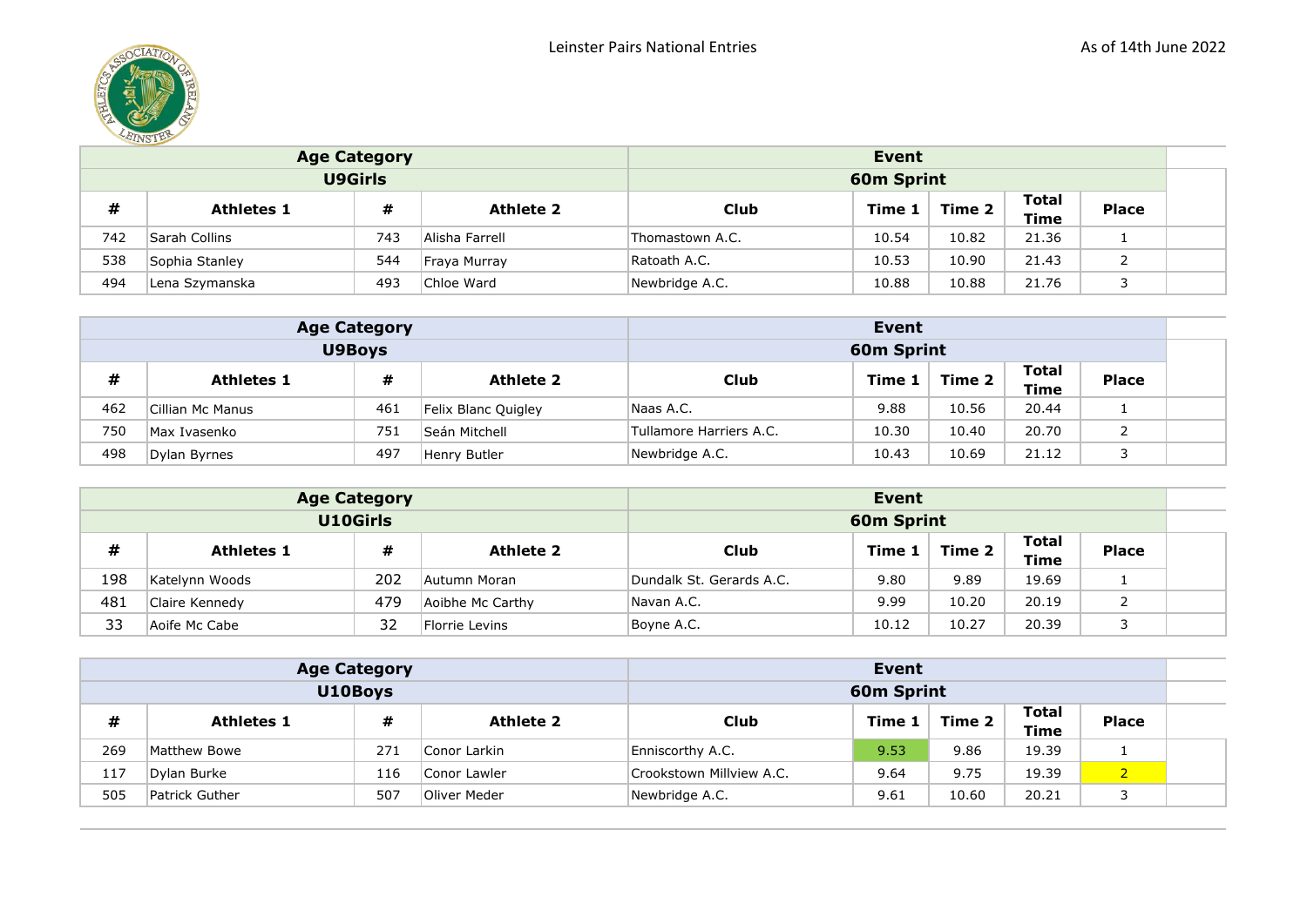

|     | <b>Age Category</b> |                |                     | Event                       |                      |              |       |  |  |
|-----|---------------------|----------------|---------------------|-----------------------------|----------------------|--------------|-------|--|--|
|     |                     | U11Girls       |                     |                             | <b>60m Sprint</b>    |              |       |  |  |
| #   | <b>Athletes 1</b>   | <b>Club</b>    | Time 1              | Time 2                      | <b>Total</b><br>Time | <b>Place</b> |       |  |  |
| 368 | Aoibhinn Kelly      | 369            | Vivienne Lepeskaite | Kilkenny City Harriers A.C. | 9.12                 | 9.55         | 18.67 |  |  |
| 88  | Emma O Donoghue     | 84             | Isla Corcoran       | Clane A.C.                  | 9.68                 | 9.70         | 19.38 |  |  |
| 510 | Chloe O Toole       | Newbridge A.C. | 9.69                | 9.73                        | 19.42                |              |       |  |  |

|     | <b>Age Category</b> |         |                    | Event                       |            |        |                      |              |  |
|-----|---------------------|---------|--------------------|-----------------------------|------------|--------|----------------------|--------------|--|
|     |                     | U11Boys |                    |                             | 60m Sprint |        |                      |              |  |
| #   | <b>Athletes 1</b>   | #       | <b>Athlete 2</b>   | <b>Club</b>                 | Time 1     | Time 2 | Total<br><b>Time</b> | <b>Place</b> |  |
| 212 | Calvin Mc Court     | 210     | Evan Cheshire      | Dundalk St. Gerards A.C.    | 9.30       | 9.40   | 18.70                |              |  |
| 327 | Seán Farrell        | 326     | Daniel Greene      | Gowran A.C.                 | 9.42       | 9.47   | 18.89                |              |  |
| 372 | Marcus Lyons        | 370     | Daragh O'Callaghan | Kilkenny City Harriers A.C. | 9.51       | 9.51   | 19.02                |              |  |

|     | <b>Age Category</b> |          |                  | Event          |         |         |                      |              |  |
|-----|---------------------|----------|------------------|----------------|---------|---------|----------------------|--------------|--|
|     |                     | U11Girls |                  |                | 600m    |         |                      |              |  |
| #   | <b>Athletes 1</b>   | #        | <b>Athlete 2</b> | <b>Club</b>    | Time 1  | Time 2  | Total<br><b>Time</b> | <b>Place</b> |  |
| 510 | Chloe O Toole       | 509      | Emelia Butler    | Newbridge A.C. | 2:05.84 | 2:07.54 | 4:13.38              |              |  |
| 173 | Ava Hanway          | 174      | Lily Hayden      | Dunbovne A.C.  | 2:06.55 | 2:06.99 | 4:13.54              |              |  |
| 594 | Robyn Browne        | 593      | Chloe Browne     | Redeemer A.C.  | 2:04.28 | 2:09.55 | 4:13.83              |              |  |

|     |                    | <b>Age Category</b>                                                     |                | Event          |         |         |         |  |  |
|-----|--------------------|-------------------------------------------------------------------------|----------------|----------------|---------|---------|---------|--|--|
|     |                    | U11Boys                                                                 |                |                | 600m    |         |         |  |  |
| #   | <b>Athletes 1</b>  | <b>Total</b><br><b>Place</b><br>Club<br>Time 2<br>Time 1<br><b>Time</b> |                |                |         |         |         |  |  |
| 565 | <b>Rhys Mooney</b> | 566                                                                     | James Lane     | Ratoath A.C.   | 1:54.63 | 2:00.09 | 3:54.72 |  |  |
| 648 | Eoin Dowling       | 644                                                                     | Cathal English | St Abbans A.C. | 1:57.49 | 2:01.15 | 3:58.64 |  |  |
| 310 | Patrick Duffy      | Glenmore A.C.                                                           | 1:57.51        | 2:01.39        | 3:58.90 |         |         |  |  |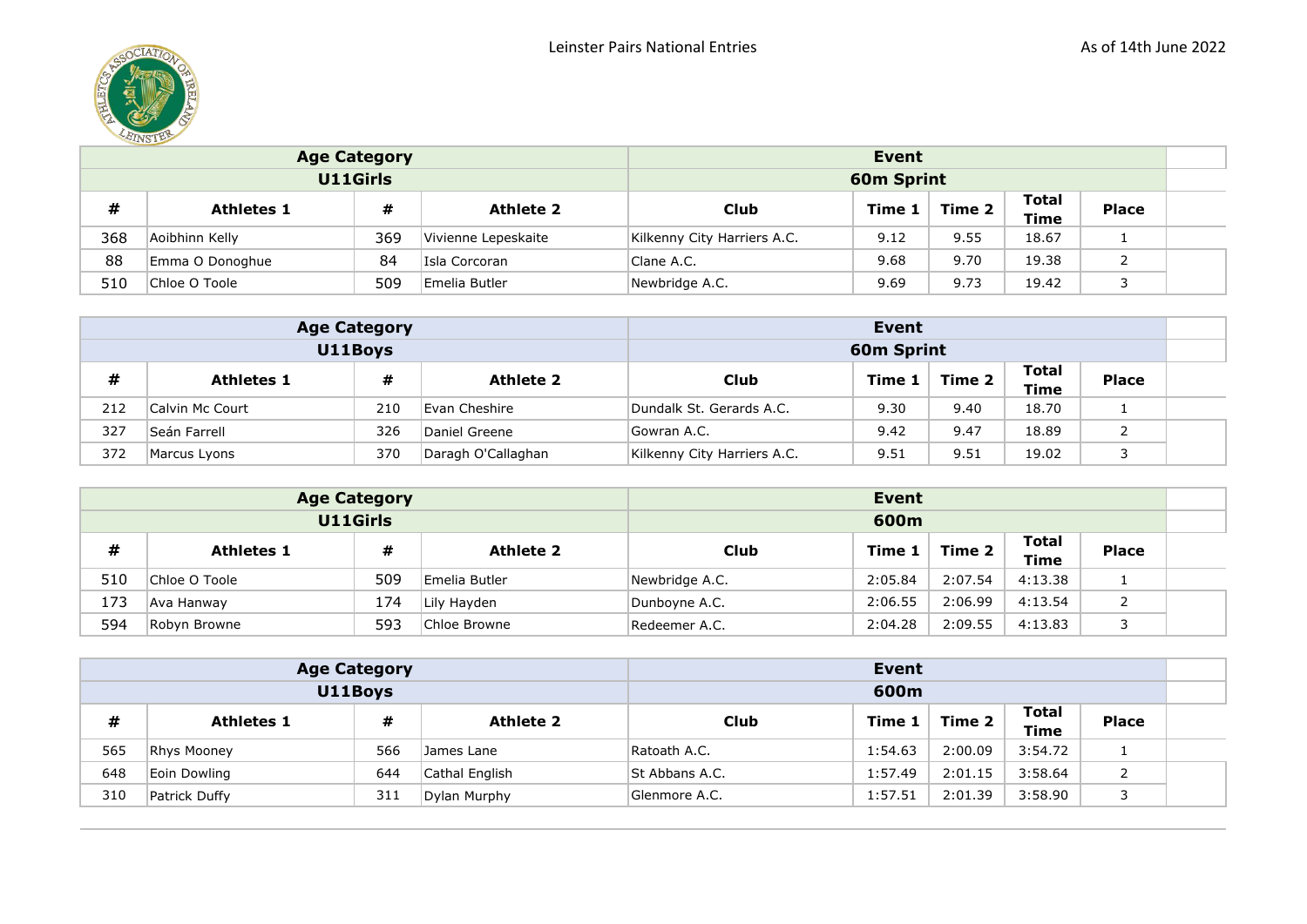

|     |                   | <b>Age Category</b> |                  | Event         |         |         |                      |              |  |
|-----|-------------------|---------------------|------------------|---------------|---------|---------|----------------------|--------------|--|
|     |                   | <b>U9Girls</b>      |                  |               | 300m    |         |                      |              |  |
| #   | <b>Athletes 1</b> | #                   | <b>Athlete 2</b> | <b>Club</b>   | Time 1  | Time 2  | <b>Total</b><br>Time | <b>Place</b> |  |
| 730 | Sarah Cousins     | 729                 | Ava Hanlon       | Suncroft A.C. | 0:58.84 | 0:59.89 | 1:58.73              |              |  |
| 538 | Sophia Stanley    | 539                 | Annalise Mooney  | Ratoath A.C.  | 0:57.96 | l:01.89 | 1:59.85              |              |  |
| 742 | Sarah Collins     | Thomastown A.C.     | 1:00.87          | l:05.09       | 2:05.96 |         |                      |              |  |

|     |                   | <b>Age Category</b> |                  | Event                   |         |         |                      |              |  |
|-----|-------------------|---------------------|------------------|-------------------------|---------|---------|----------------------|--------------|--|
|     |                   | U9Boys              |                  |                         | 300m    |         |                      |              |  |
| #   | <b>Athletes 1</b> | #                   | <b>Athlete 2</b> | Club                    | Time 1  | Time 2  | Total<br><b>Time</b> | <b>Place</b> |  |
| 549 | Oscar Lane        | 548                 | Ted Clarke       | Ratoath A.C.            | 0:57.94 | 1:00.52 | 1:58.46              |              |  |
| 750 | Max Ivasenko      | 751                 | Seán Mitchell    | Tullamore Harriers A.C. | 0:56.98 | 1:02.36 | 1:59.34              |              |  |
| 497 | Henry Butler      | 498                 | Dylan Byrnes     | Newbridge A.C.          | 0:57.75 | 1:02.05 | 1:59.80              |              |  |

|     |                   | <b>Age Category</b> |                  | Event                       |         |         |                      |              |  |
|-----|-------------------|---------------------|------------------|-----------------------------|---------|---------|----------------------|--------------|--|
|     |                   | U10Girls            |                  |                             | 500m    |         |                      |              |  |
| #   | <b>Athletes 1</b> | #                   | <b>Athlete 2</b> | <b>Club</b>                 | Time 1  | Time 2  | <b>Total</b><br>Time | <b>Place</b> |  |
| 355 | Julia Daly        | 354                 | Kate Kelly       | Kilkenny City Harriers A.C. | 1:40.99 | 1:41.77 | 3:22.76              |              |  |
| 481 | Claire Kennedy    | 482                 | Katie Dardis     | Navan A.C.                  | 1:40.38 | 1:47.55 | 3:27.93              |              |  |
| 199 | Freya Halpin      | 198                 | Katelynn Woods   | Dundalk St. Gerards A.C.    | 1:43.88 | l:44.10 | 3:27.98              |              |  |

|     |                   | <b>Age Category</b> |                  |                | Event   |         |                             |              |  |
|-----|-------------------|---------------------|------------------|----------------|---------|---------|-----------------------------|--------------|--|
|     |                   | U10Boys             |                  |                | 500m    |         |                             |              |  |
| #   | <b>Athletes 1</b> | #                   | <b>Athlete 2</b> | Club           | Time 1  | Time 2  | <b>Total</b><br><b>Time</b> | <b>Place</b> |  |
| 505 | Patrick Guther    | 506                 | Paddy Crampton   | Newbridge A.C. | 1:37.29 | 1:48.77 | 3:26.06                     |              |  |
| 634 | Daire O'Sullivan  | 635                 | Joseph Lawler    | St Abbans A.C. | 1:41.08 | 1:45.33 | 3:26.41                     |              |  |
| 166 | Leo Ferru         | Dunboyne A.C.       | 1:40.39          | 1:47.34        | 3:27.73 |         |                             |              |  |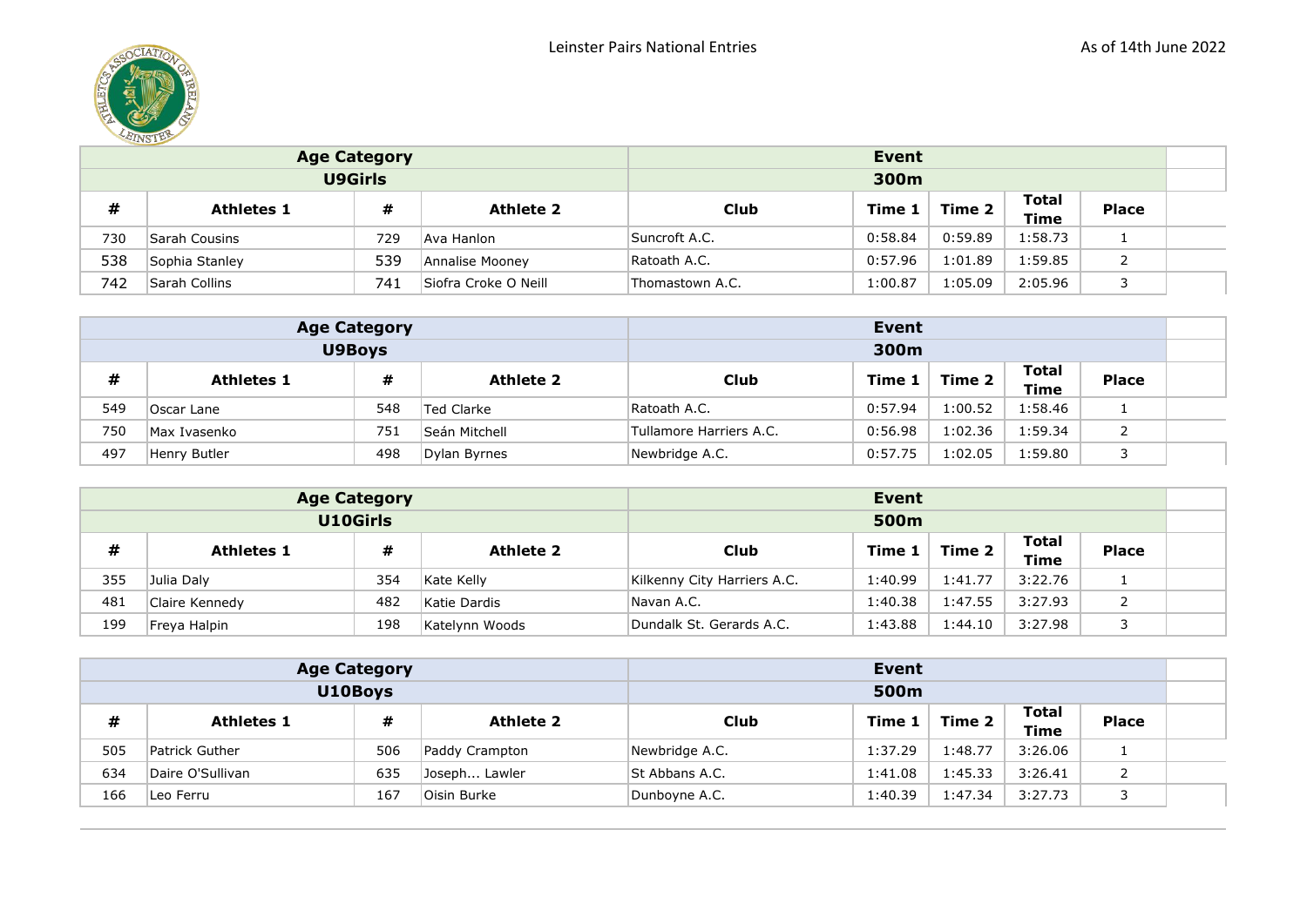

|     | <b>U9Girls</b>  |     |                      |                 |                  |      | <b>Long Jump</b> |      |                  |                                           |              |              |  |  |  |
|-----|-----------------|-----|----------------------|-----------------|------------------|------|------------------|------|------------------|-------------------------------------------|--------------|--------------|--|--|--|
|     | <b>Athletes</b> |     | <b>Athlete</b>       | <b>Club</b>     | <b>Athlete 1</b> |      |                  |      | <b>Athlete 2</b> |                                           | <b>Final</b> | <b>Final</b> |  |  |  |
| #   | <b>Name</b>     | #   | <b>Name</b>          | Club            |                  |      |                  |      |                  | Jump 1 Jump 2 Jump 3 Jump 1 Jump 2 Jump 3 | Result       | <b>Place</b> |  |  |  |
| 743 | Alisha Farrell  | 74. | Siofra Croke O Neill | Thomastown A.C. | 3.04             | 2.90 | 3.09             | 2.73 | 2.73             | 2.59                                      | 5.82         |              |  |  |  |
| 70  | Aoife Garvey    | 69  | Hayley Dunne         | Clane A.C.      | 2.82             | 2.51 | 2.45             | 2.37 | 2.56             | 2.24                                      | 5.38         |              |  |  |  |
| 544 | Fraya Murray    | 539 | Annalise Moonev      | Ratoath A.C.    | 2.49             | 2.37 | 2.45             | 2.85 | 2.79             | 2.65                                      | 5.34         |              |  |  |  |

|     | U9Boys              |     |                  |                      |      | <b>Long Jump</b>                          |      |      |                  |      |        |              |  |  |
|-----|---------------------|-----|------------------|----------------------|------|-------------------------------------------|------|------|------------------|------|--------|--------------|--|--|
|     | <b>Athletes</b>     |     | <b>Athlete</b>   | <b>Club</b>          |      | <b>Athlete 1</b>                          |      |      | <b>Athlete 2</b> |      | Final  | <b>Final</b> |  |  |
| #   | <b>Name</b>         | #   | <b>Name</b>      |                      |      | Jump 1 Jump 2 Jump 3 Jump 1 Jump 2 Jump 3 |      |      |                  |      | Result | <b>Place</b> |  |  |
| 461 | Felix Blanc Quigley | 462 | Cillian Mc Manus | Naas A.C.            | 3.08 | 3.03                                      | 3.03 | 3.04 | 3.09             | 3.25 | 6.33   |              |  |  |
| 628 | Tom Condron         | 631 | Reuben Kelly     | St Abbans A.C.       | 2.93 | 3.08                                      | 2.86 | 3.00 | 2.91             | 2.95 | 6.08   |              |  |  |
| 784 | Tom Obrien          | 785 | Darragh Kavanagh | United Striders A.C. | 2.61 | 2.63                                      | 2.63 | 2.90 | 3.27             | 3.00 | 5.90   |              |  |  |

|     | U10Girls                          |     |                 |                             |      | <b>Long Jump</b>                          |      |      |                  |      |              |              |  |  |
|-----|-----------------------------------|-----|-----------------|-----------------------------|------|-------------------------------------------|------|------|------------------|------|--------------|--------------|--|--|
|     | <b>Athlete</b><br><b>Athletes</b> |     |                 | <b>Club</b>                 |      | <b>Athlete 1</b>                          |      |      | <b>Athlete 2</b> |      | <b>Final</b> | <b>Final</b> |  |  |
| #   | <b>Name</b>                       | #   | <b>Name</b>     | Club                        |      | Jump 1 Jump 2 Jump 3 Jump 1 Jump 2 Jump 3 |      |      |                  |      | Result       | <b>Place</b> |  |  |
| 360 | Mealla Crowley                    | 356 | Ella O Flahertv | Kilkenny City Harriers A.C. | 3.12 | 2.87                                      | 2.72 | 3.50 | 2.91             | 2.78 | 6.62         |              |  |  |
|     | Sorcha Tonra                      | 76  | Naoise Kelly    | Clane A.C.                  | 3.10 | 2.90                                      | 2.93 | 3.11 | 2.86             | 3.15 | 6.25         |              |  |  |
| 237 | Emmie Farrelly                    | 238 | Fiadh Moore     | Edenderry A.C.              | 2.91 | 2.88                                      | 2.90 | 3.00 | 3.08             | 2.85 | 5.99         |              |  |  |

|     | U10Boys             |                 |                 |                          |                  |                                           | <b>Long Jump</b> |                  |      |              |              |              |  |  |  |
|-----|---------------------|-----------------|-----------------|--------------------------|------------------|-------------------------------------------|------------------|------------------|------|--------------|--------------|--------------|--|--|--|
|     | <b>Athletes</b>     |                 | <b>Athlete</b>  | Club                     | <b>Athlete 1</b> |                                           |                  | <b>Athlete 2</b> |      | <b>Final</b> | <b>Final</b> |              |  |  |  |
| #   | <b>Name</b>         | #               | <b>Name</b>     | Club                     |                  | Jump 1 Jump 2 Jump 3 Jump 1 Jump 2 Jump 3 |                  |                  |      |              | Result       | <b>Place</b> |  |  |  |
| 116 | Conor Lawler        | 117             | Dylan Burke     | Crookstown Millview A.C. | 3.41             | 3.49                                      | 3.31             | 3.40             | 3.44 | 3.41         | 6.93         |              |  |  |  |
| 270 | Donncha Maher       | 27 <sup>2</sup> | Conor Larkin    | Enniscorthy A.C.         | 3.07             | 3.46                                      | 3.41             | 3.20             | 3.41 | 3.46         | 6.92         |              |  |  |  |
| 172 | <b>Tomas Miklas</b> | 169             | Darragh Lavelle | Dunboyne A.C.            | 3.10             | 3.44                                      | 3.17             | 3.00             | 2.83 | 2.57         | 6.44         |              |  |  |  |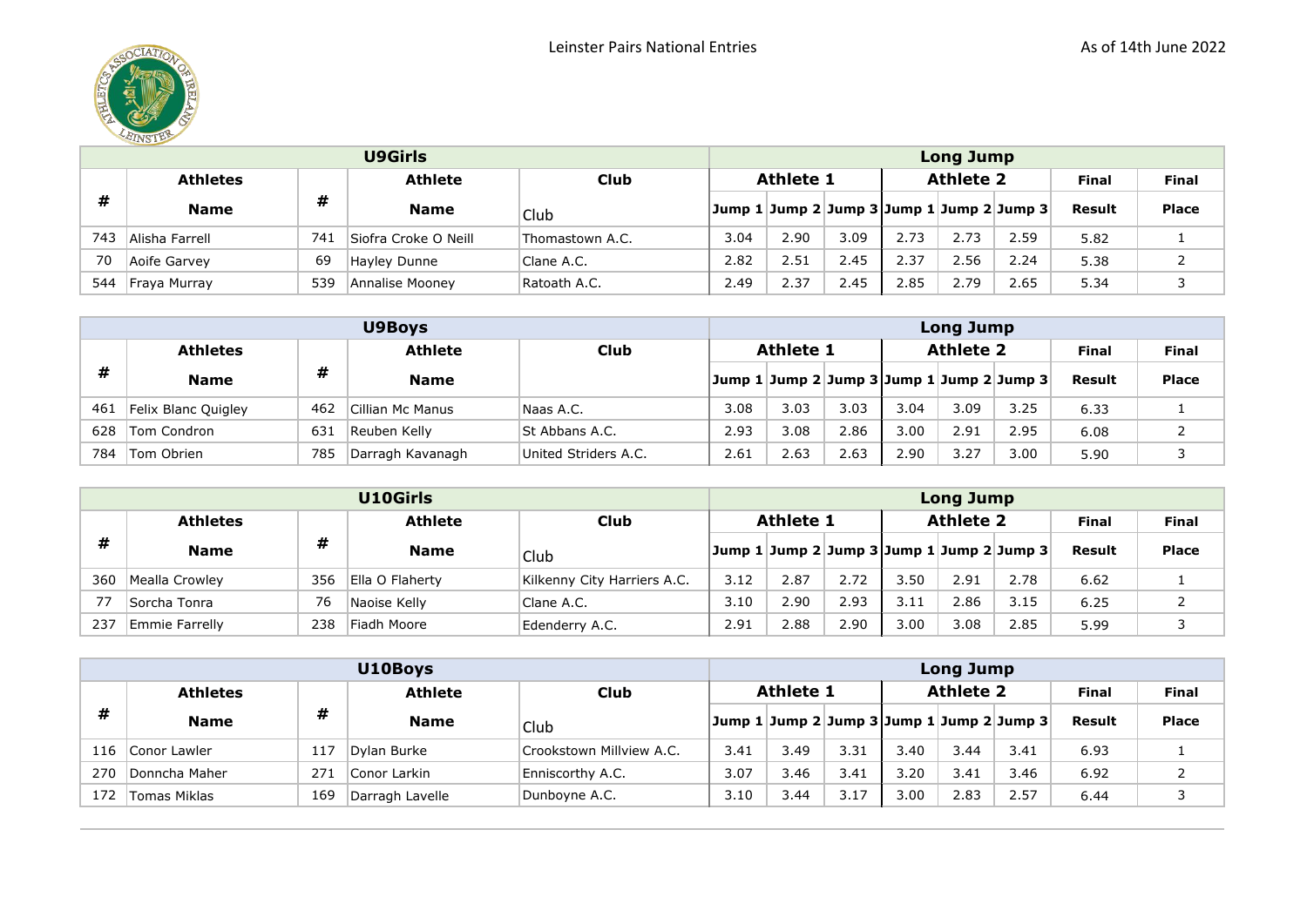

|     | U11Girls          |     |                  |               |                  | <b>Long Jump</b> |      |      |                  |                                           |              |              |  |  |
|-----|-------------------|-----|------------------|---------------|------------------|------------------|------|------|------------------|-------------------------------------------|--------------|--------------|--|--|
|     | <b>Athletes</b>   |     | <b>Athlete</b>   | <b>Club</b>   | <b>Athlete 1</b> |                  |      |      | <b>Athlete 2</b> |                                           | <b>Final</b> | <b>Final</b> |  |  |
| #   | <b>Name</b>       | #   | <b>Name</b>      | Club          |                  |                  |      |      |                  | Jump 1 Jump 2 Jump 3 Jump 1 Jump 2 Jump 3 | Result       | <b>Place</b> |  |  |
| 38  | Hila Raji         | 39  | Isabelle Winters | Boyne A.C.    | 3.80             | 3.80             | 3.86 | 3.27 | 3.27             | 3.23                                      | 7.13         |              |  |  |
| 560 | Sadhbh Fitzsimons | 561 | Emma Fitzpatrick | Ratoath A.C.  | 3.58             | 3.55             | 3.39 | 3.43 | 3.48             | 3.41                                      | 7.06         |              |  |  |
| 595 | Lily Rogers       | 596 | Lucy Rogers      | Redeemer A.C. | 3.43             | 3.38             | 3.52 | 3.51 | 3.42             | 3.37                                      | 7.03         |              |  |  |

|     | U11Boys         |     |                |                |              | Long Jump        |      |      |                  |                                           |              |              |  |  |
|-----|-----------------|-----|----------------|----------------|--------------|------------------|------|------|------------------|-------------------------------------------|--------------|--------------|--|--|
|     | <b>Athletes</b> |     | <b>Athlete</b> | <b>Club</b>    |              | <b>Athlete 1</b> |      |      | <b>Athlete 2</b> |                                           | <b>Final</b> | <b>Final</b> |  |  |
| #   | <b>Name</b>     | #   | <b>Name</b>    | Club           |              |                  |      |      |                  | Jump 1 Jump 2 Jump 3 Jump 1 Jump 2 Jump 3 | Result       | <b>Place</b> |  |  |
| 326 | Daniel Greene   | 328 | Ross Hutton    | Gowran A.C.    | $\checkmark$ | 3.94             | 3.74 | 3.12 | 3.19             | 3.17                                      | 7.13         |              |  |  |
| 312 | Tadhg Hanniffy  | 313 | Harry Mc Ardle | Glenmore A.C.  | 3.39         | 3.37             | 3.30 | 2.98 | 3.52             | $\checkmark$                              | 6.91         |              |  |  |
| 647 | Shane Kelly     | 644 | Cathal English | St Abbans A.C. | 3.37         | 3.28             | 3.59 | 3.29 | 2.09             | 3.30                                      | 6.89         |              |  |  |

|     |                 |     | <b>U9Girls</b>    |               |      |                  |      |       | <b>Turbo Javelin</b> |       |              |              |
|-----|-----------------|-----|-------------------|---------------|------|------------------|------|-------|----------------------|-------|--------------|--------------|
|     | <b>Athletes</b> |     | <b>Athlete</b>    | <b>Club</b>   |      | <b>Athlete 1</b> |      |       | <b>Athlete 2</b>     |       | <b>Final</b> | <b>Final</b> |
| #   | <b>Name</b>     | #   | <b>Name</b>       | Club          |      |                  | з    |       |                      | з     | Result       | <b>Place</b> |
| 729 | Ava Hanlon      | 730 | Sarah Cousins     | Suncroft A.C. | 7.40 | 7.82             | 8.42 | 11.24 | 10.83                | 12.08 | 20.50        |              |
| 456 | Lola Mc Donnell | 458 | Isabelle Larkin   | Naas A.C.     | ∕.18 | 8.41             | 7.01 | 9.20  | x                    | 10.38 | 18.79        |              |
| 70  | Aoife Garvey    | 67  | Caoimhe Odriscoll | Clane A.C.    | 5.60 | x                | 7.40 | x     | 5.52                 | 4.39  | 12.92        |              |

|     |                 |     | <b>U9Boys</b>   |                  | <b>Turbo Javelin</b> |                  |       |      |                  |       |              |              |  |
|-----|-----------------|-----|-----------------|------------------|----------------------|------------------|-------|------|------------------|-------|--------------|--------------|--|
|     | <b>Athletes</b> |     | <b>Athlete</b>  | <b>Club</b>      |                      | <b>Athlete 1</b> |       |      | <b>Athlete 2</b> |       | <b>Final</b> | <b>Final</b> |  |
| #   | <b>Name</b>     | #   | <b>Name</b>     | Club             |                      |                  | з     |      |                  | 3     | Result       | <b>Place</b> |  |
| 459 | Peter Young     | 463 | Sebastian Byrne | Naas A.C.        | 11.92                | 12.53            | 12.16 | 9.60 | 10.32            | 11.69 | 24.22        |              |  |
| 551 | Alex Kelly      | 550 | Theo Dosunmu    | Ratoath A.C.     | 6.88                 | 8.49             | 10.08 | 9.79 | 11.17            | X     | 21.25        |              |  |
| 130 | Tadhg Mc Manus  | 131 | Oscar Cudden    | Cushinstown A.C. | $\cdot$<br>ᄉ         |                  | 10.55 | 8.74 | 9.11             | 9.38  | 19.93        |              |  |